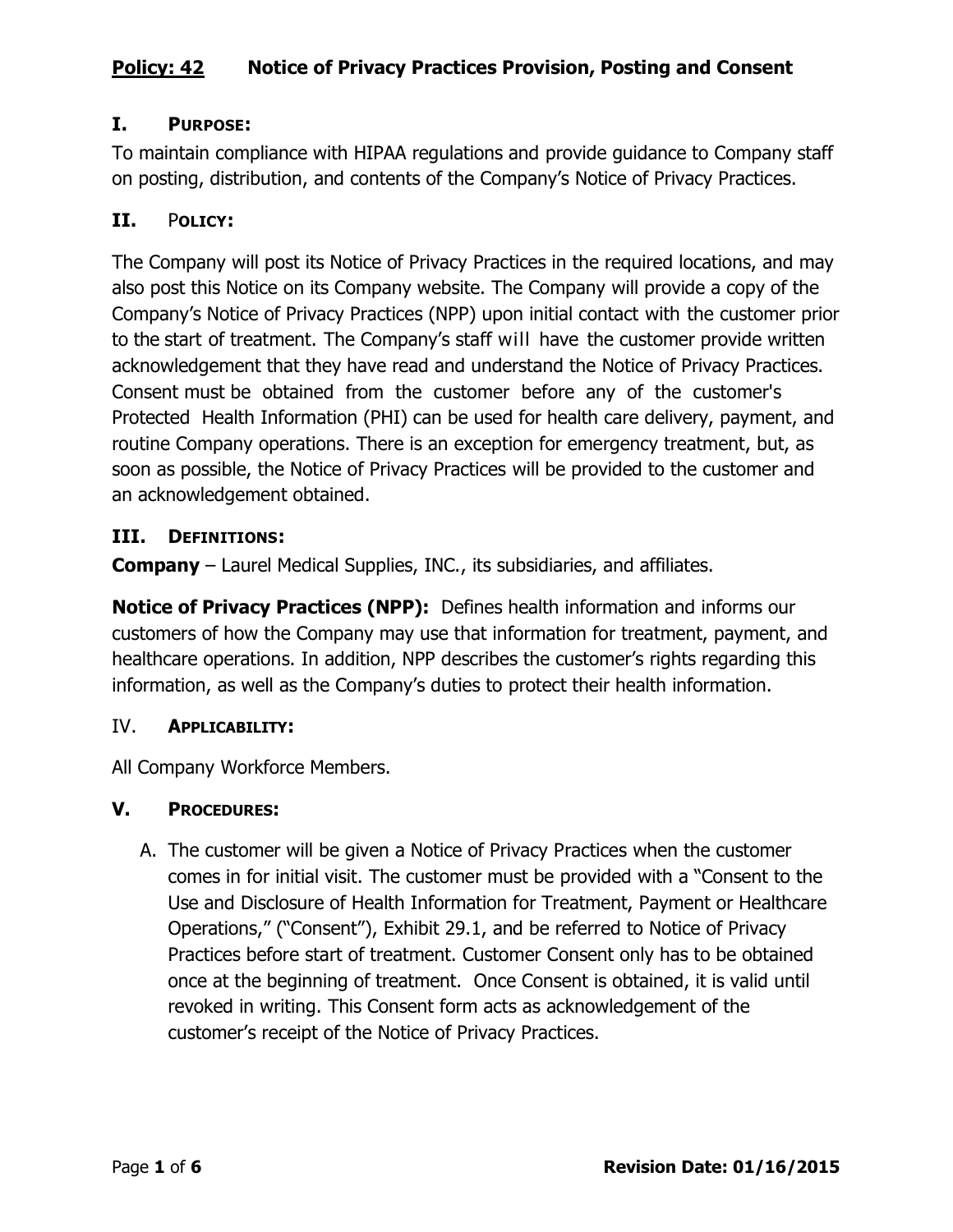- B. The Company's Notice of Privacy Practices will be posted in a prominent area of each office and facility, such as the reception/showroom. In addition, the Company may choose to post this Notice on its website.
- C. The customer will be given a written copy of the Notice of Privacy Practices when he/she first receives equipment, product, or services from the Company and/or visits an office or facility for equipment, product, consultation, or clinical services.
- D. The customer will be sent a copy of the Notice of Privacy Practices on an initial encounter with the Company, if the encounter is not face-to-face.
- E. If an emergency occurs before the Company's staff has had a chance to provide the patient with a copy of the Notice, then the Company will delay the provision of the Notice until it is more practical.
- F. The customer will always be asked to acknowledge their receipt of the Notice of Privacy Practices.
- G. If the customer refuses to sign the Consent form, said customer will be advised of the Company's policy (treat or not treat), and will be given second opportunity to sign the Consent form.
- H. The customer must also be advised of their right to revoke their consent in writing.
- I. The customer must also be advised of the following circumstances under which the Company will allow the customer the opportunity to agree or object to the use or disclosure of his/her PHI. This agreement or objection can be made in writing or by verbal communication:
	- 1. When the Company needs to disclose the customer's PHI, or the customer's general condition or location to someone else, such as a family member or friend involved in the customer's treatment or payment related to that treatment.
	- 2. If the customer is incapacitated, or is not present to agree or object to the disclosure of his/her PHI to someone else, then the Company can make the determination whether the disclosure is in the customer's best interest. The Company may only disclose the PHI that is directly relevant to the person's involvement with the customer's health care.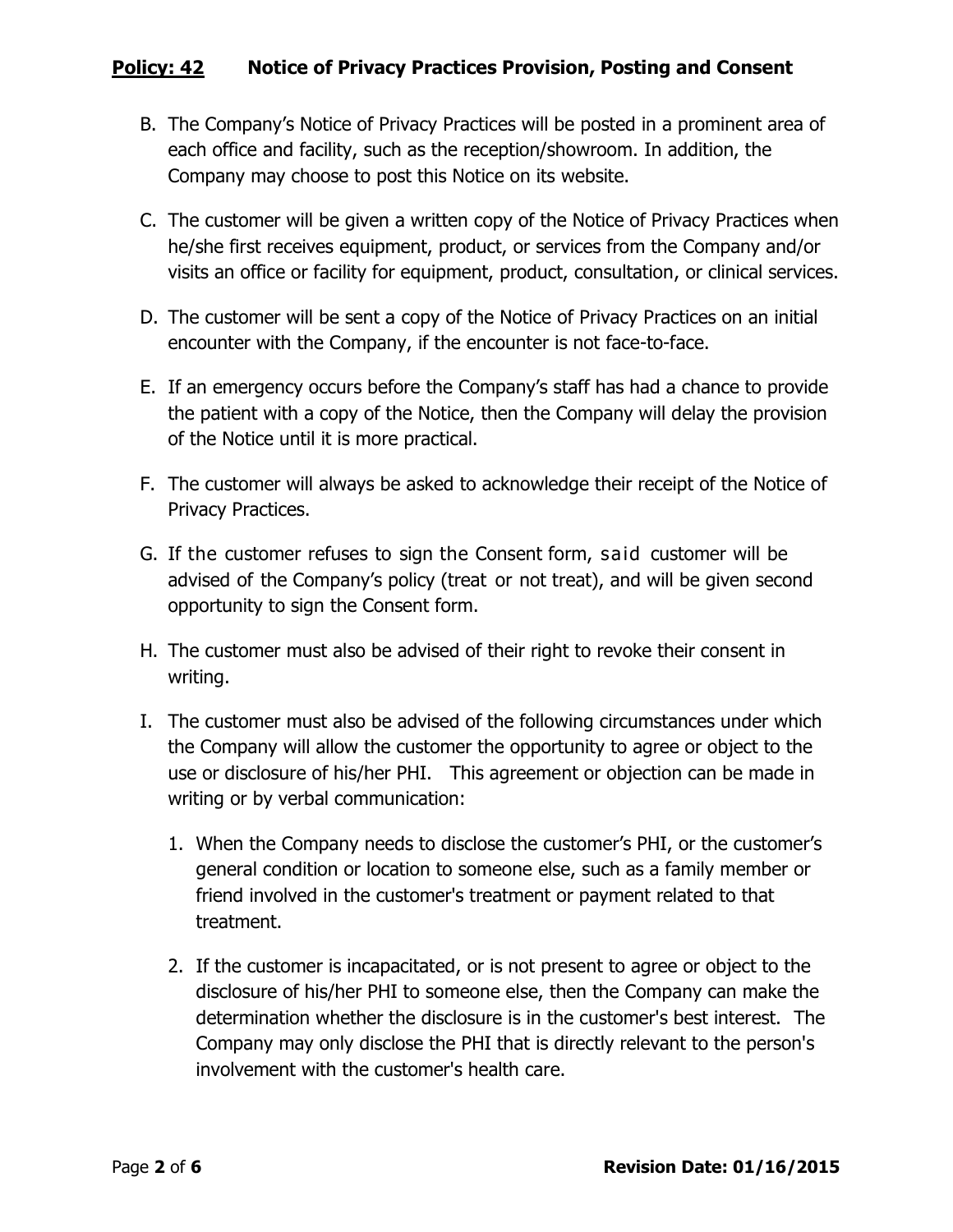- 3. In case of a customer's death, the Company may notify the family member, the customer's personal representative, or any other person responsible for the customer's care.
- 4. In the case of a disaster where the Company needs to provide PHI to a public or private entity authorized by law to assist in disaster relief efforts, the customer will only be provided the opportunity to agree or object if taking the time to do so does not interfere with the ability to respond to the emergency circumstances.
- J. The customer must also be advised of the following circumstances under which the Company does not need to obtain the customer's consent or provide the customer the opportunity to agree or object to use or disclosure of the customer's PHI:
	- 1. For uses and disclosures required by law.
	- 2. For certain public health activities (such as the reporting of disease).
	- 3. To a government authority authorized to receive reports of abuse, neglect, or domestic violence.
	- 4. To a health oversight agency for oversight activities authorized by law (audits, licensure, inspections, etc.)
	- 5. For certain judicial and administrative proceedings (or example in response to a court order, or to a subpoena, or discovery request).
	- 6. For certain law enforcement purposes (such as grand jury subpoena; request by law official during an investigation).
	- 7. In the provision of care to inmates.
	- 8. To victims of a crime.
	- 9. For specialized government functions (such as military missions, lawful intelligence, counterintelligence, or national security activities).
	- 10.To comply with worker's compensation laws.
	- 11.For identification and location purposes (example -location of customer's room in a hospital).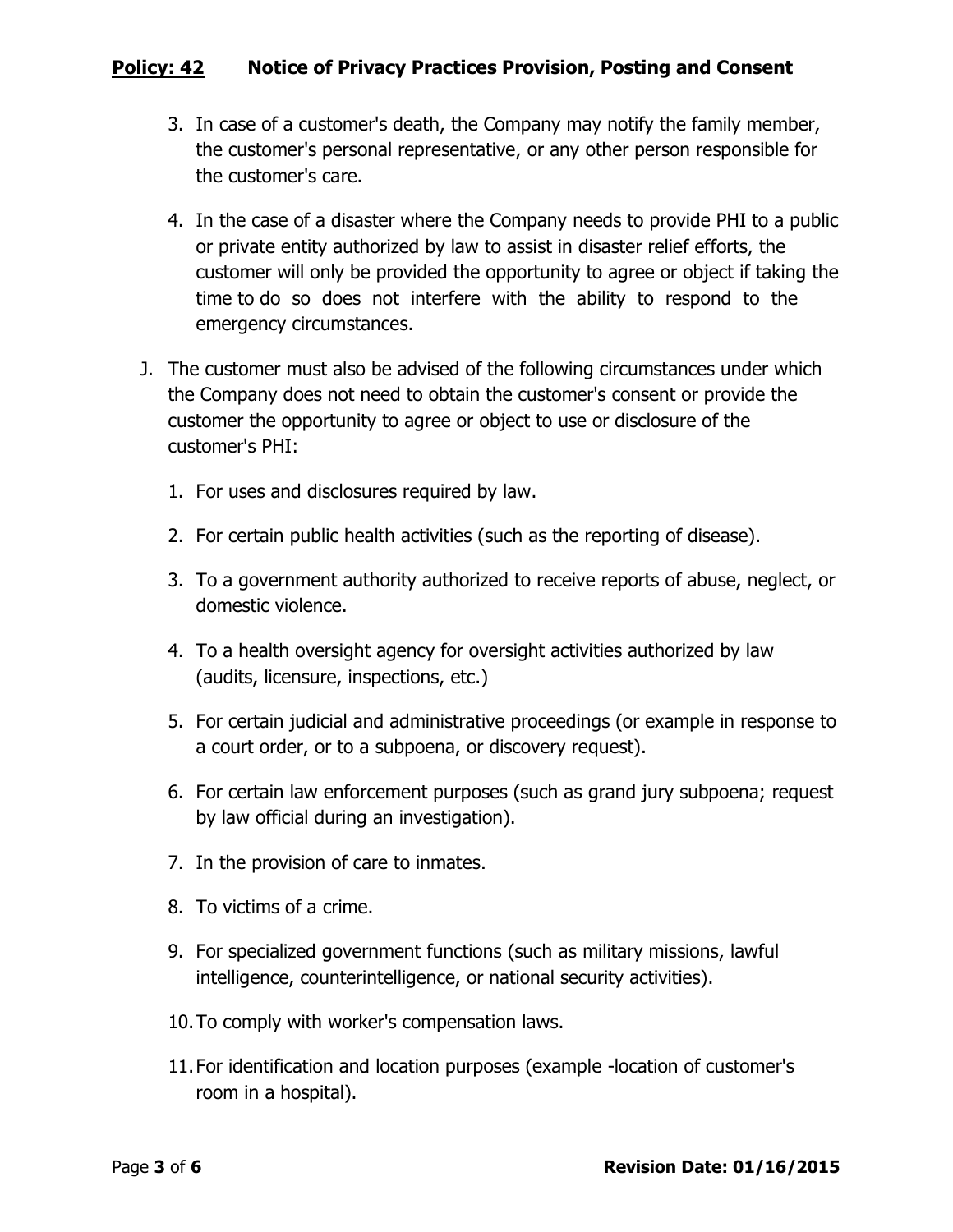12.Research.

- 13.To a coroner, medical examiner, or funeral director, to assist the recipient in performing his or her legal duties.
- 14.To an organ procurement organization in order to facilitate donation or transplantation.
- 15.To prevent or lessen a serious and imminent threat to the health and safety of an individual or the public.
- 16.Fundraising (can only use the customer's demographic data and dates of health care).
- K. Uses and disclosure requiring the customer written authorization:
	- 1. Use or disclosure with the customer's authorization: For any purpose other than the ones described above in (J), the company may only use or disclose the customers PHI when they grant written authorization. For instance, the Company will need an executed authorization before the Company can send PHI to the customer's life insurance company or to the attorney representing the other party in litigation in which the customer is involved.
	- 2. Marketing: The Company must also obtain your written authorization prior to using the customers PHI to send the customer any marketing materials. The Company can provide marketing materials in a face-to-face encounter without obtaining an authorization. The Company is also permitted to give the customer a promotional gift based on Company policy, without obtaining an authorization.) In addition, the Company may communicate with the customer about products or services relating to their treatment, case management or care coordination, or alternative treatments, therapies, providers, or care settings without an authorization.
	- 3. Uses and disclosures of confidential information: In addition, federal and state laws require special privacy protections highly confidential information about the customer. The Company will comply with such special privacy protections which may cover the subset of the customers PHI that: (1) is maintained in psychotherapy notes; (2) is about mental health and developmental disabilities services; (3) is about alcohol and drug abuse prevention, treatment, and referral; (4) is about HIV/ AIDS testing, diagnosis, or treatment; (5) is about venereal disease(s); (6) is about genetic testing;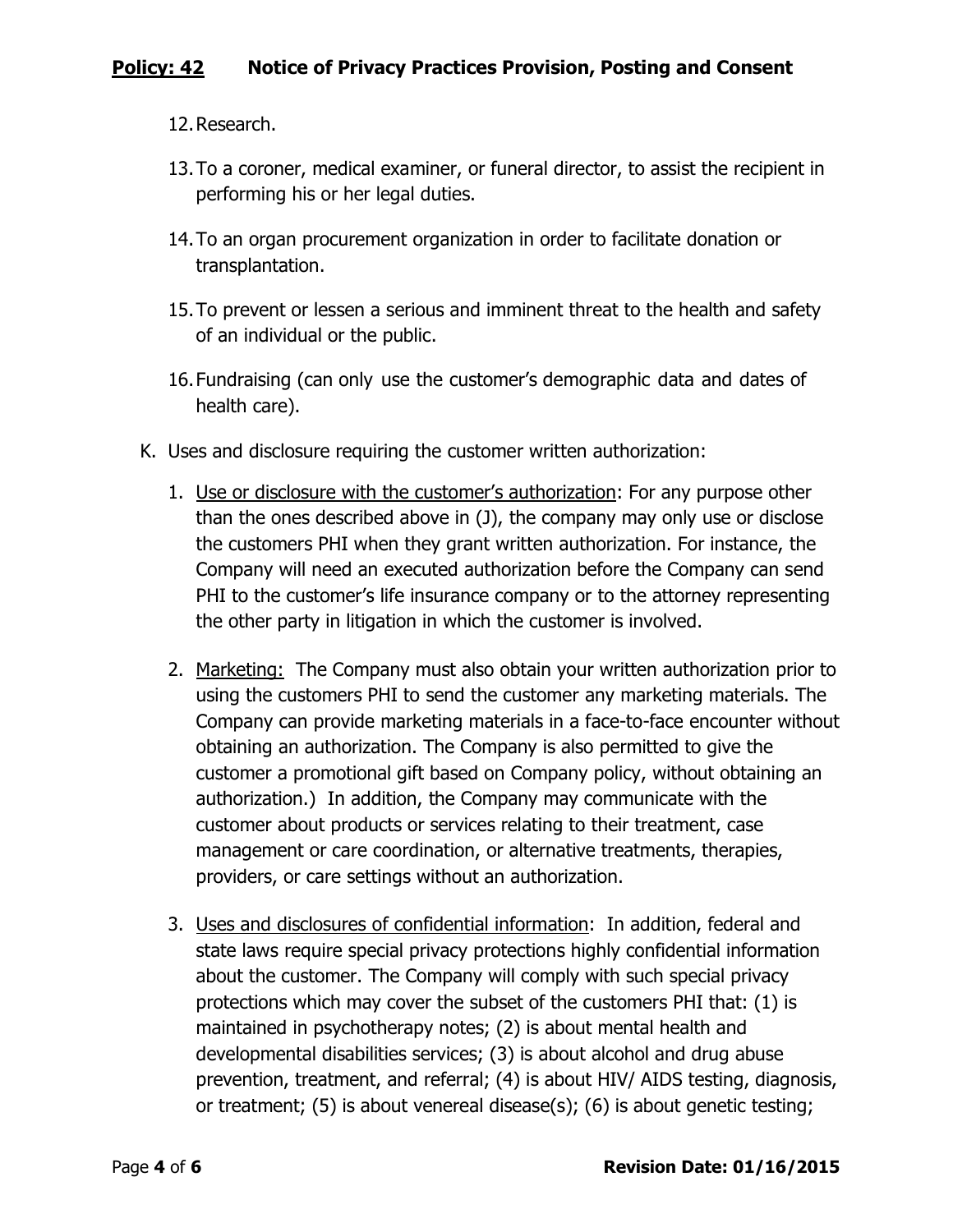(7) is about child abuse and neglect; (8) is about domestic abuse of an adult with a disability; (9) is about sexual assault; or (10) is about abortion. Refer also to Company Policy 29.0, Permission of Disclosure and Use of Information.

L. All signed Customer Consent forms must be retained in a secure location for six years from date of signature.

#### **VI. REGULATORY AND INDUSTRY REFERENCES:**

A. Code of Federal Regulations (CFR)- (45 CFR § 164.520)

#### **VII. OTHER RELATED DOCUMENTS/POLICIES/FORMS:**

A. Policy 43, Administrative Requirements for Implementing HIPAA and HITECH

#### **VIII. ATTACHMENT(S):**

A. Notice of Privacy Practices, Exhibit 42.1